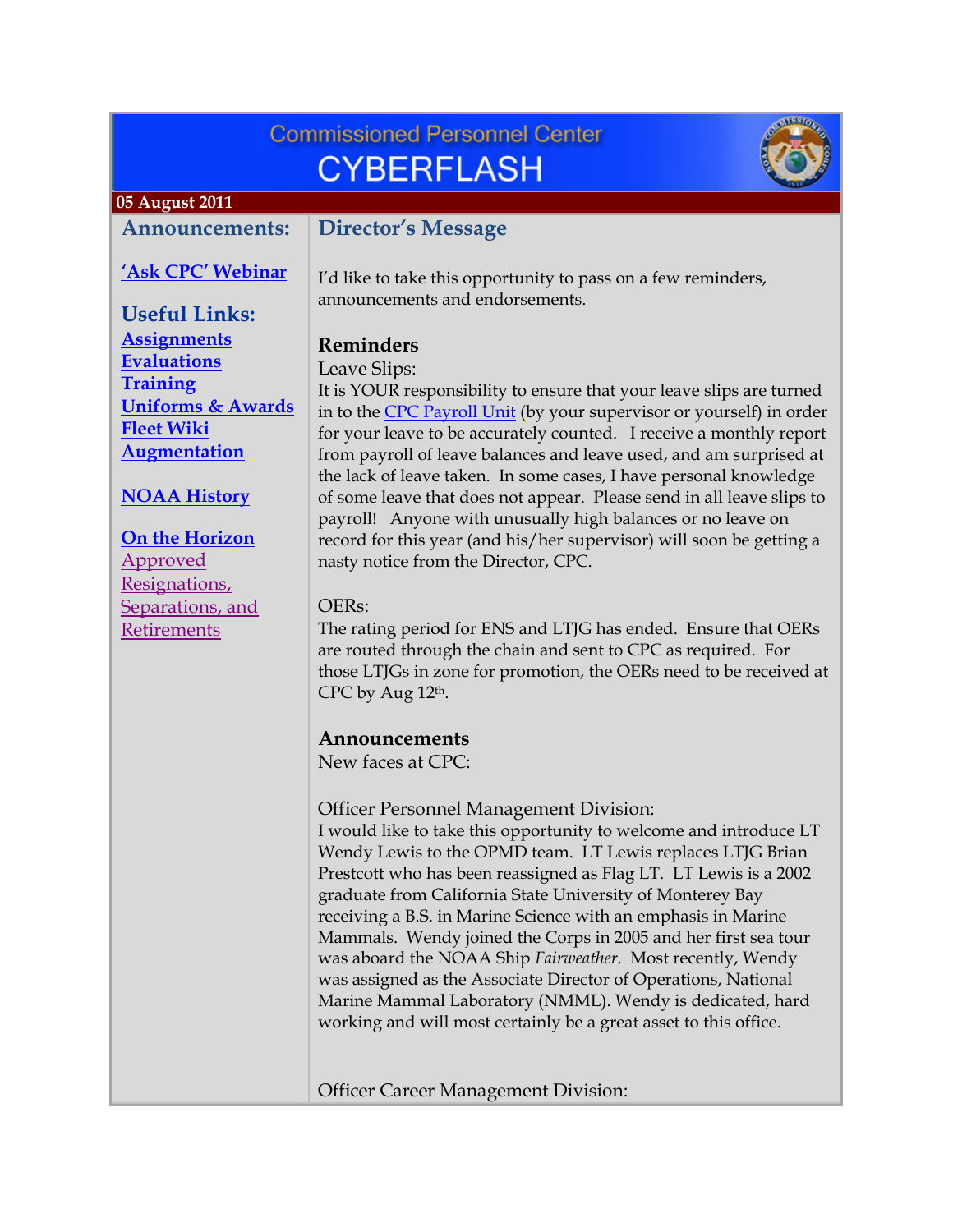<span id="page-1-0"></span>I would also like to welcome LT Amanda Goeller to OCMD as Chief, Assignment Branch, replacing CDR Hancock as he is returns to sea duty. Amanda comes to us with a Masters Degree in Environmental Policy and Management with a concentration in Public Administration. Amanda first served as Navigation Officer on NOAA Ship *Miller Freeman* and then served as OIC of R/V Nauvoo. Most recently she had the pleasure of bringing the newest ship in the fleet, NOAA Ship *Bell M. Shimada*, online as Operations Officer. Amanda's attention to detail and enthusiasm will make her a welcome addition to CPC.

#### Uniforms:

The UAB recommended, and RADM Bailey approved, the new khaki over blouse for female officers, as well as a new sword design. More information on both of these items will be posted on the CPC uniform page.

#### **Endorsement**

Have you heard of NOFA? The NOAA Officer Family Association is a group of active duty and retired NOAA Corps Officers and their families. NOFA families understand that the NOAA Corps isn't only a job, it is a lifestyle. Life in the uniformed service presents endless opportunities for adventure and learning; however, there are also unique challenges that come along with moving, employment for spouses, separations and keeping in touch with friends. The goal of NOFA is to provide information and a supportive community to make the most of the adventure and overcome the challenges. Two ways you can help NOFA meet this goal is to update your contact information on their website http://www.nofaweb.org/ (this is in the "member area" and password protected) and pay your annual dues. One of the greatest benefits of your dues is to serve the NOFA community by maintaining the NOFA website, including the member directory and calendar of events.

tonek hande

**CAPT Anne K. Lynch, NOAA Director, Commissioned Personnel Center** 

## **'ASK CPC' Webinar**

CPC will be hosting the second 'Ask CPC' Webinar on Wednesday 07 September 2011 from 1430 to 1530 EDT. The topic will be "Training Opportunities" presented by LT Jonathan French, CPC Leadership Development/Staff Officer. Immediately following the presentation there will be a question and answer session with the CPC Director, Deputy Director, Division Chiefs and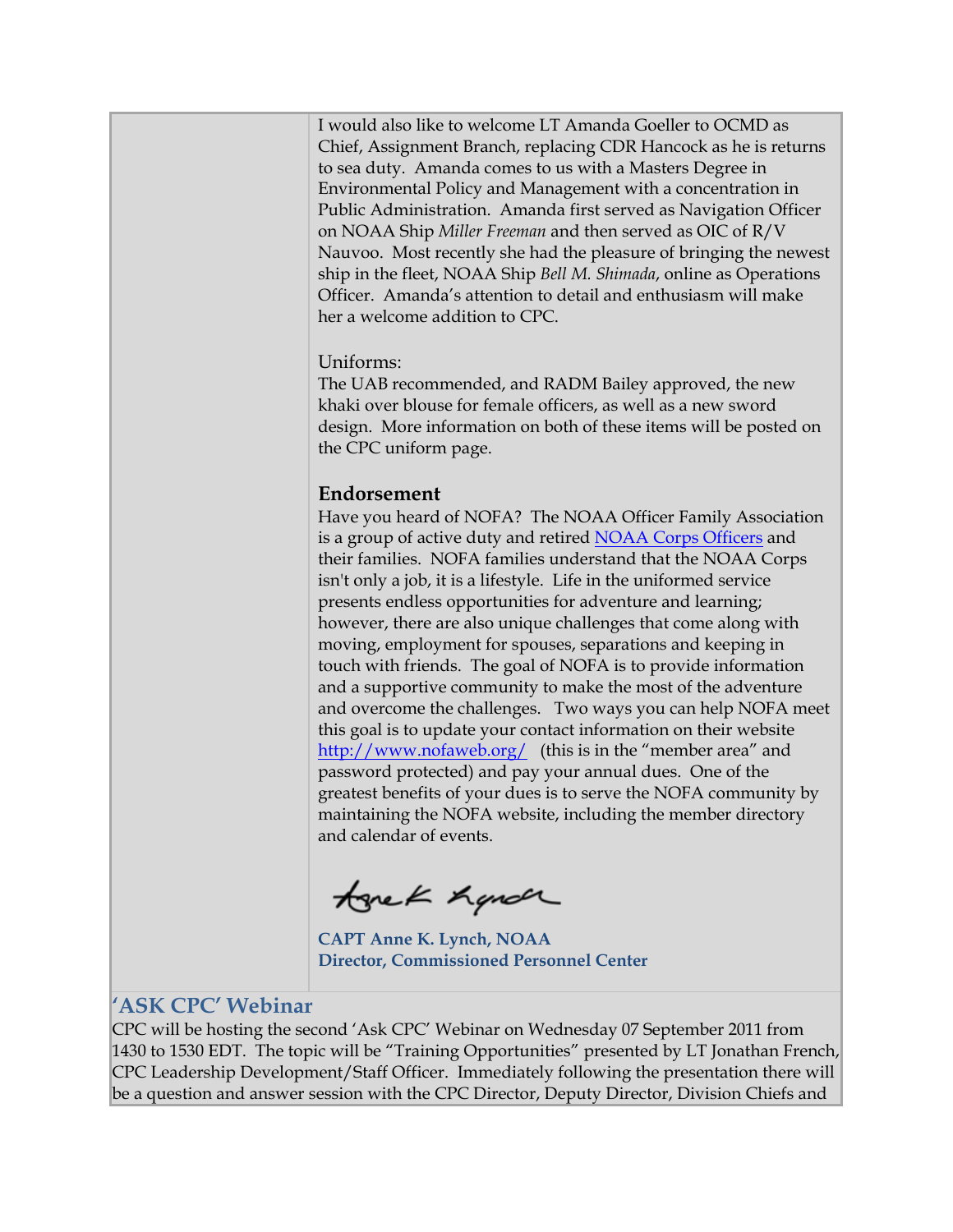<span id="page-2-0"></span>Program Managers. As a participant you will be able to hear the presenter, use the Q&A window to provide questions and listen to the responses to questions. Following the webinar, a summary document outlining questions raised and links to resources will be posted on the CPC website. The link for the Webex site will be sent out from the Director, CPC, before the meeting. Future webinars will focus on topics of most interest to you. The link below will take you to an online survey; we are requesting all active duty officers respond. Please pick up to three topics you would like CPC to discuss in this forum for the following quarter. If a topic is not listed, please fill in the "Other" section with your suggestion. http://www.surveymonkey.com/s/7YXPKQQ.

[Return to top of Page](#page-0-0)

## **NOAA History- HISTORY OF MARINE MAMMAL RESEARCH IN THE NORTHEAST USA**



*The following text contains excerpts from Waring et al. (1994) and Quintal and Smith (1999), two documents that outline marine mammal studies supported by the Northeast Fisheries Science Center from 1980 to 1995.* 

Marine mammals have been important in the northeastern United States historically both as objects of commercial harvests and in ecological interactions with commercial fisheries. There was some scientific attention given to east coast marine mammals as early as 1851 when Matthew Maury of the U.S. Navy's Depot of Charts and Instruments published his whale charts based upon whalers logs and records of sightings. The U.S. Fish Commission gave more attention to marine mammals after its creation in 1871, commissioning for example Starbuck's 1878 "History of the American Whale Fishery." The omnibus series titled "The Fisheries and Fishing Industries of the United States" describes fisheries for the great whales and fisheries for smaller whales in the North Atlantic, likely including pilot whales, bottlenose dolphins, and bottlenose whales (Goode, 1884).

In addition to these direct fisheries, there was also interest in the indirect effects of marine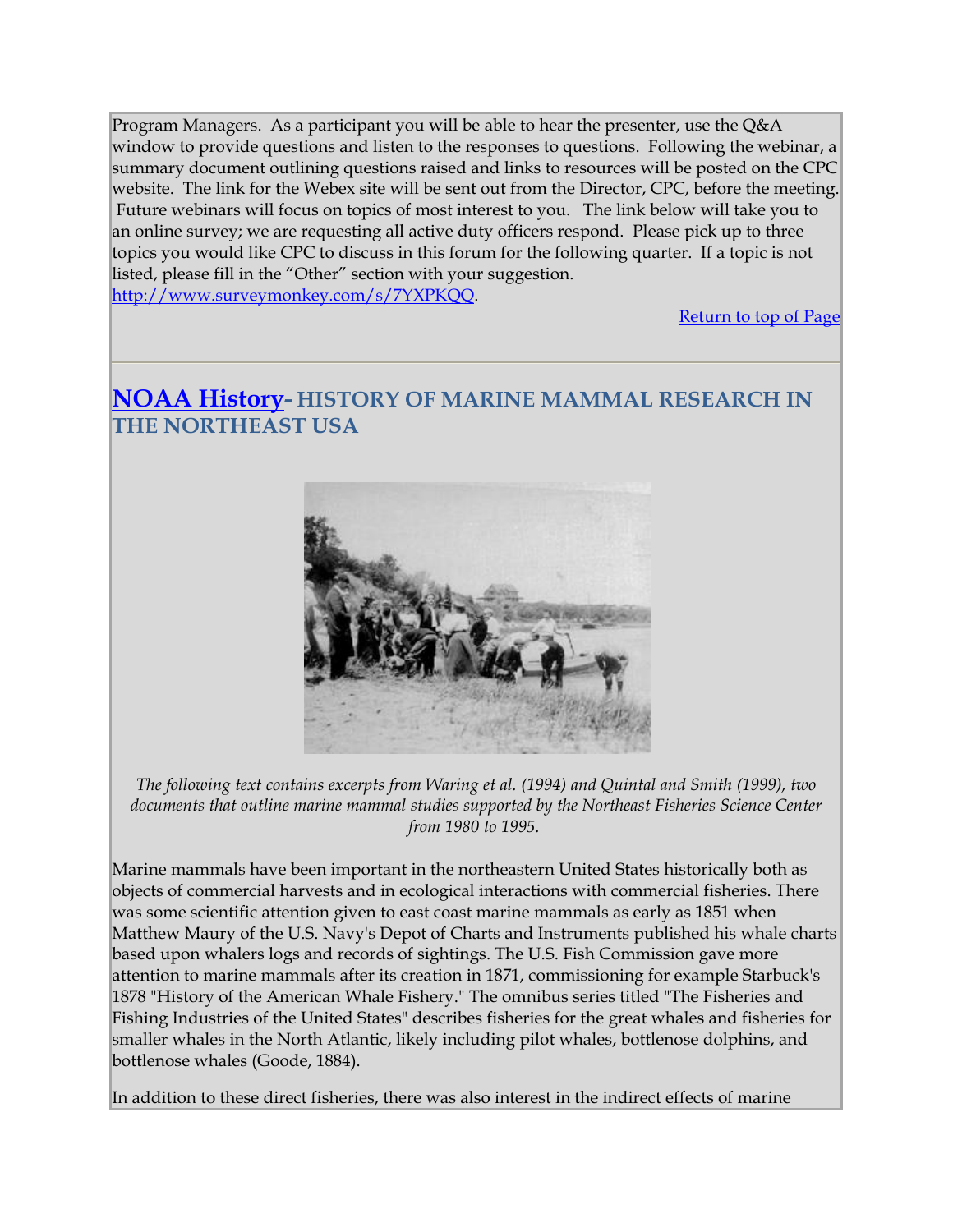<span id="page-3-0"></span>mammals on other fisheries. Goode (1884) described the destructiveness of marine mammals to fisheries, a theme that the U.S. Commissioner of Fisheries Spencer Baird used in 1889 in supporting a fish meal factory to be built in Woods Hole. Baird (1889, p.68) speculated that the 20 tons of predatory "fishes", i.e. porpoises, skates, and dogfish that the proposed factory would process annually "should present a marked influence upon the supply of edible fishes." The interest of the U.S. Fish Commission was primarily in terms of fisheries, and little biological study appears to have been done of marine mammals in this region beyond the taxonomic studies of Frederick True (1885), as for example when he provided written instructions to the lighthouse keepers on "the best means of collecting and preserving specimens of whales and porpoises."

It wasn't until the late 1940s that cetacean biology began to be investigated more systematically. Then Schevill began a series of investigations of cetacean acoustics at the Woods Hole Oceanographic Institution that are still continuing. In the early 1970s, several other researchers began studying marine mammals in this region. The results of this earlier work was addressed in 1979 when the U.S. Marine Mammal Commission sponsored a workshop to help define research needed for the study of marine mammals on the east and gulf coasts of the U.S. (Prescott et al., 1980).

The direction and form of the NMFS research program was adjusted over the decade in response to the results of the funded projects, the results of other projects on marine mammals and commercial fisheries, additional planning workshops, and to a considerable degree, the personal interests of scientists who proposed interesting research topics. This program was markedly expanded in 1990 in response to information needs mandated by the 1988 amendment to the Marine Mammal Protection Act.

The research effort shifted again following the 1994 reauthorization of the MMPA, as increased emphasis began to be placed on information needed to implement the specific management approaches defined there. Stock assessments for all marine mammal populations in the region were completed (Blaylock et al. 1995) as required under the 1994 Reauthorization of the MMPA. In addition, the PSB became increasingly involved in the work of the Scientific Committee of the International Whaling Commission (IWC), especially in areas of expertise initially developed to address domestic research needs. [Read full excerpt](http://www.nefsc.noaa.gov/psb/mhistory.htm)

#### Return to top of Page

## **On the Horizon**

| 02 September 2011                                                                | Promotion Selection OPB for Grade: O-3 |
|----------------------------------------------------------------------------------|----------------------------------------|
| 06 September 2011                                                                | Uniform Awards Board                   |
| 13 - 21 September 2011                                                           | Mid-Grade Leadership Training          |
| 01 October 2011                                                                  | Tucked ODU no longer authorized        |
| 04 October 2011                                                                  | Uniform Awards Board                   |
| 17 October 2011 - 10 November 2011<br>(Travel Dates 16 October & 11<br>November) | REFTRA 71                              |
| 01 November 2011                                                                 | Uniform Awards Board                   |